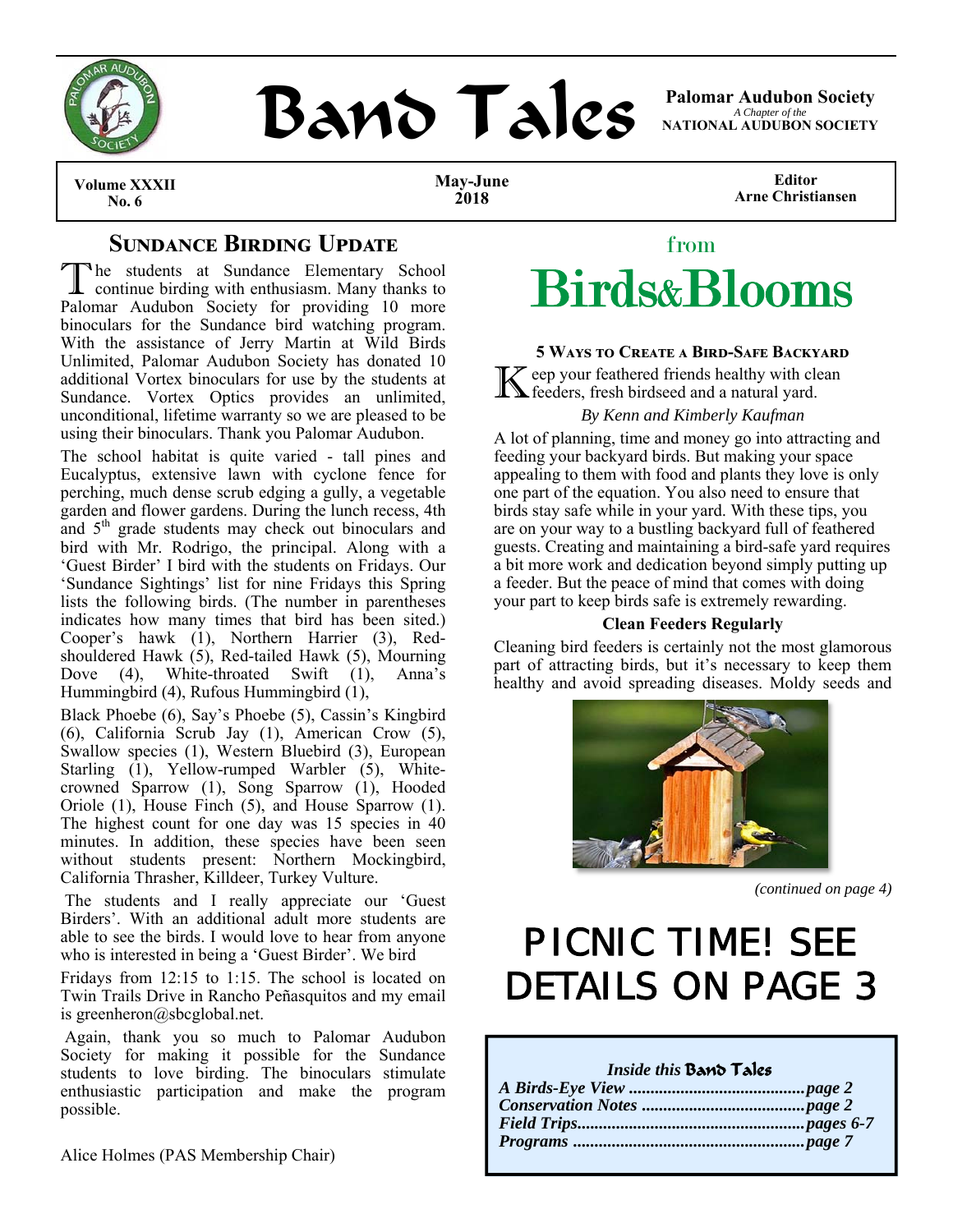## **A BIRD'S EYE VIEW** *Penny Hernandez*

We are coming close to the end of our chapter year.<br>What this means is our summer break from meetings, election of Officers and Directors in May, and our annual picnic in June.



Below you will find a slate of Officers and Directors for the election at our May 24, 2018 meeting. Please try and attend. It's important that you know who is making decisions for your chapter.First, the Board has implemented a change in our bylaws dealing

with the term length of the Directors. Article V, Section 2 of the bylaws will now read "Directors shall be elected for the term of two years and may continue for consecutive terms by a plurality of the voting members of the Society present at the annual meeting of members."

Here is the slate:

President ................. Penny Hernandez Vice President ........ Jim Beckman Treasurer ................ Sunny Christiansen Secretary ................. Dianne Benham/Doug Walkley

Directors-at-Large:

Richard Fowler ...... continuing Alice Holmes ......... continuing Tom Trowbridge ... continuing Joan Falconer ........ new Nabih Mansour ...... new Mary Marquis ........ new Jill Weber .............. new Fred Weber ............ new

Many of our Directors are also Committee Chairs. If you are interested in helping on any of the committees please speak with any of us. The following is a list of the committees:

| Conservation Richard Fowler           |
|---------------------------------------|
| Band Tales Editor Arne Christiansen   |
| Band Tales Mailing Jan Behrhorst      |
| Education Alice Holmes/Richard Fowler |
| Field Trips/Programs Jim Beckman      |
|                                       |
| Travel Hal & Dianne Benham            |
| Membership Alice Holmes               |
|                                       |
| Webmaster Jeff Ebright                |
|                                       |

Well, have a great summer and don't forget that we continue our field trips to great places and look elsewhere in this newsletter for the PICNIC information.

Renny

## **CONSERVATION NOTES** *Richard Fowler*

## **KAUAI'S LAYSAN ALBATROSS**

A fter a long absence the Laysan Albatross reappeared<br>
on Kauai in the early 1970s. Since then the Albatross has reestablished a colony of over one hundred birds. This is in part due to the activities of the Kauai

Albatross Network founded by Hob Osterlund, the author of **HOLI MOLI** (Moli is the Hawaiian word for the Laysan Albatross). Also, the Network and Cornell Ornithology Labs have collaborated on recording the behavior of the Moli, which has attracted a large viewership worldwide. Ellen and I



were fortunate to meet Hob in mid-April who led us on a tour of Northwest Kauai.

The tour began with a drive through a high-end housing development near the U.S. Wildlife Refuge. It was a very quiet neighborhood with few people and no dogs. However, fuzzy Moli chicks were everywhere, one sitting on a driveway, others on nests, none with an apparent parent. (Both parents were presumed out foraging for food). Amazingly, these chicks would fledge in the next few months and would be ready to embark on their own ocean voyage far into the North Pacific. There were some apparent fully grown Moli in the neighborhood who Hob described as teenagers. Together, we saw over thirty Moli in this residential area.

After a drive through U. S. F&W property in the Hanalei Valley(which was devastated by flooding shortly after our visit), we returned to the other major bird attraction the Kilauea Light House area, which is also on land managed by U.S. F&W. The sky was alive with birds and their calls. In addition to the Moli, there were Great Frigatebirds, White tail and Red tail Tropicbirds. An entire hillside was abuzz with nesting Red-footed Boobies with many of them flying back and forth foraging for nesting material. We estimated there were over 1000 of these birds. Hob explained it was the males who were foraging and the females staking out the nests.

On the walk to the lighthouse we noted large holes along the brushy trail, some were occupied by pairs of Wedgetailed Shearwaters that had just started returning to their nesting sites. Surprisingly, these relatively small birds are responsible for digging these holes.

The magnificent array of bird life at these sites was a spectacular positive example of public-private partnerships working to protect birds and their habitat. You can check out the activities of the Moli by going to Laysan Albatross cam on Google.



Richard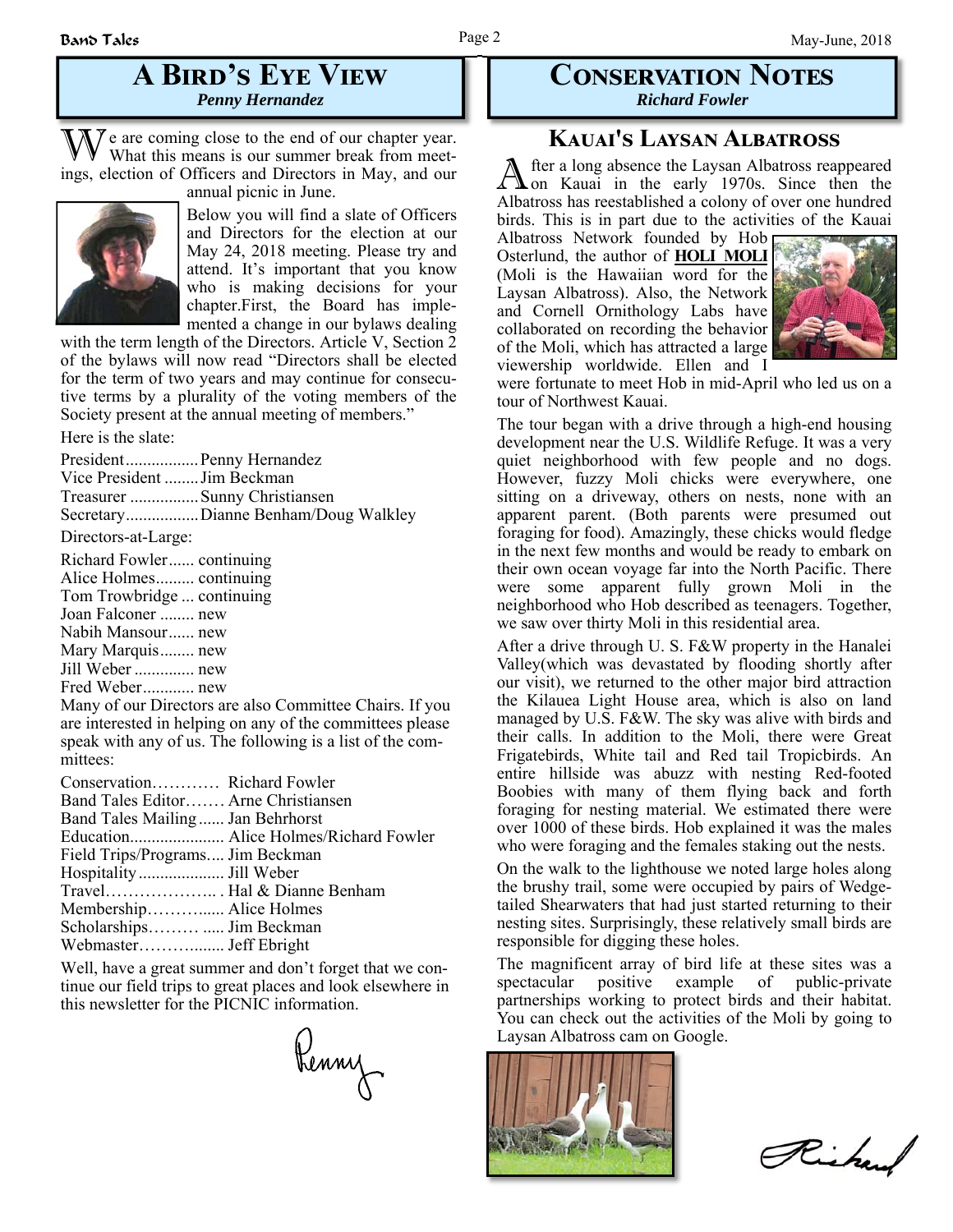

## 2018 P.A.S. PICNIC SUNDAY, JUNE 10 - 4 PM

This year's P.A.S. Picnic will be under the oak trees at Bert and Sharon Kersey's home in Fallbrook. This is a beautiful habitat for birds so be sure to bring binoculars.

It's going to be a HAT PARTY so dress in your finest bird or garden theme hat, homemade or otherwise. Prizes will be awarded for the most impressive headwear.

#### **ON THE MENU**

If you leave this year's picnic hungry or thirsty, it's not our fault. Escondido's Wrangler Barbecue will be serving their delicious BBQ beef and chicken along with yummy baked beans, coleslaw and rolls. Penny's famous potato salad will top it all off and our highly skilled P.A.S. bartenders will be serving wine, beer and alcohol-free drinks as before.

#### **WHAT TO BRING**

Please bring a dessert to share OR a piece of fruit for our traditional Friendship Fruit Salad. And don't forget to wear your bird or garden theme hat.

For those who wish to participate there will be a potted plant exchange (flowers, succulents or vegetables), with each participant receiving a free raffle ticket. We have some great raffle prizes this year so bring some bucks!

## **HOW TO GET THERE**

The picnic is at 3896 Ladera Vista Road in Fallbrook (Thomas Guide page 1047). Most GPS's will get you real close but not quite there, so refer to the map below. Lost? Phone 760-723-1066.

## **DIRECTIONS FROM THE SOUTH**

- · Take Interstate15 to Gopher Canyon Road (exit #41).
- . After you exit, go right (east), then immediately left (north) on Old Highway 395. Now watch your odometer...
- . Go 1 mile and tum left (west) on Camino del Rey.
- . Go 5 miles to the traffic light, where Camino del Rey becomes Olive Hill Road. Keep going straight...
- . Go 3.5 miles (turning right at the "T"). At the yellow left arrow sign, exit straight onto Ladera Vista Road.
- . After the speed bump, tum left at the "Kersey" sign. Continue to the cul-de-sac and... hey, you made it!



℁ 2018 P.A.S. PICNIC – PLEASE RSVP BY JUNE 3 \$25 per person - Please make your check out to P.A.S. and mail it with this form to Sunny Christiansen ~ 26739 Red Ironbark Drive ~ Valley Center, CA 92082

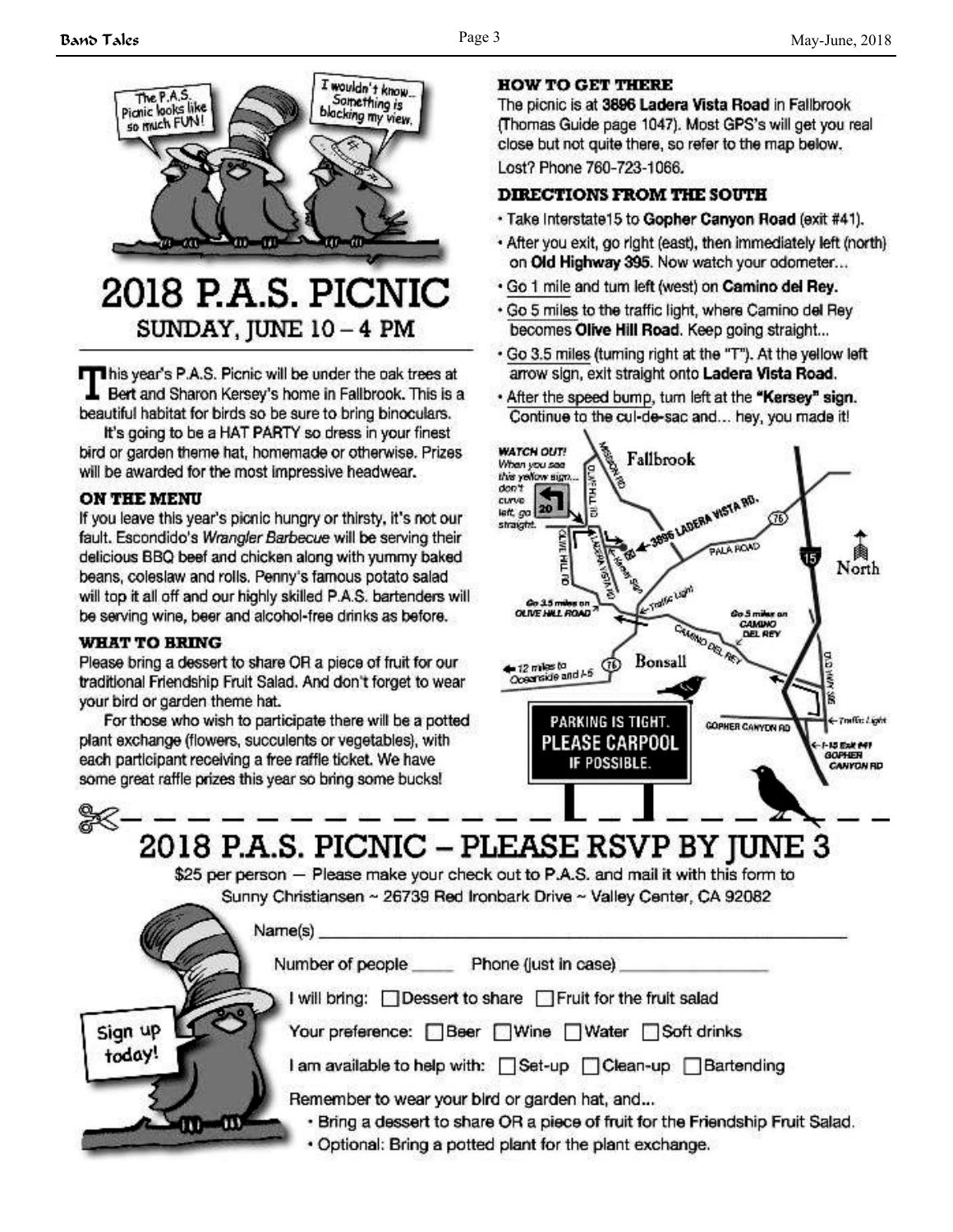accumulated bird droppings create a very unhealthy environment. It's best to clean your feeders once a month using a stiff brush and hot, soapy water. Consider cleaning them more often during times of peak feeding activity, such as the migration season. Allow each feeder to dry completely before filling and putting it back up.

When you're ready to choose and buy a new feeder, it's important to consider how easy it will be for you to take apart and clean. Because many birds feed on the ground, remember to keep the area under the feeders clean as well.



**Prevent Painful Windowstrikes** 

Thud! When you hear a bird crash into a window, a feeling of dread comes over you. Stand out in your backyard and look at the windows of your house from a bird's perspective, and it's easy to see why strikes are a major issue. Windows reflect the sky and fool birds into thinking they can fly right through.

Special tape, decals shaped like hawks, and many other products designed to reduce window strikes can be effective and worth trying. If you're experiencing bird strikes at windows near your feeders and decals aren't doing the trick, move the feeders to within 2 or 3 feet of the window. In such a short distance, birds can't build up any speed between the feeder and the window. Birds may still bump into the window occasionally, but they're far less likely to be injured



.

**Keep Cats Happy Indoors** 

Cats are lovely and make wonderful companions. But if you love birds and feeding them, it's best to keep your cats indoors. Studies prove the devastating impact that roaming house cats and feral cats have on birds and small mammals.

House cats are not native and also are not part of the natural ecosystem. Many people believe that a well-fed kitty wouldn't have any reason to hunt birds, but even cared-for cats have the instinct to go after birds. Feeders and roaming cats are a lethal combination. If you have an outdoor cat, or if many strays visit your yard, it may be best if you refrain from feeding the birds, for the birds' own safety. Or, you can create an outdoor enclosure or cat patio for your feline friend. They allow your kitty to be outdoors without being a threat to birds. Remember that, according to veterinarians, indoor cats live longer, healthier lives. So keeping them inside not only protects the birds, it's also better for the cats.



**Avoid Red Dye** 

Beware: Some retailers offer hummingbird food colored with red dye. Most leading experts agree that the dye can be harmful to birds, and at the very least it's unnecessary. The top recommendation for hummingbird food is to make it at home. Mix one part granulated white sugar to four parts water. Any other kind of sweetener besides white granulated table sugar may be unsafe.



*For more information on this topic and credits visit: www.birdsandblooms.com/birding/birding-basics/5-wayscreate-bird-safe-backyard/* 

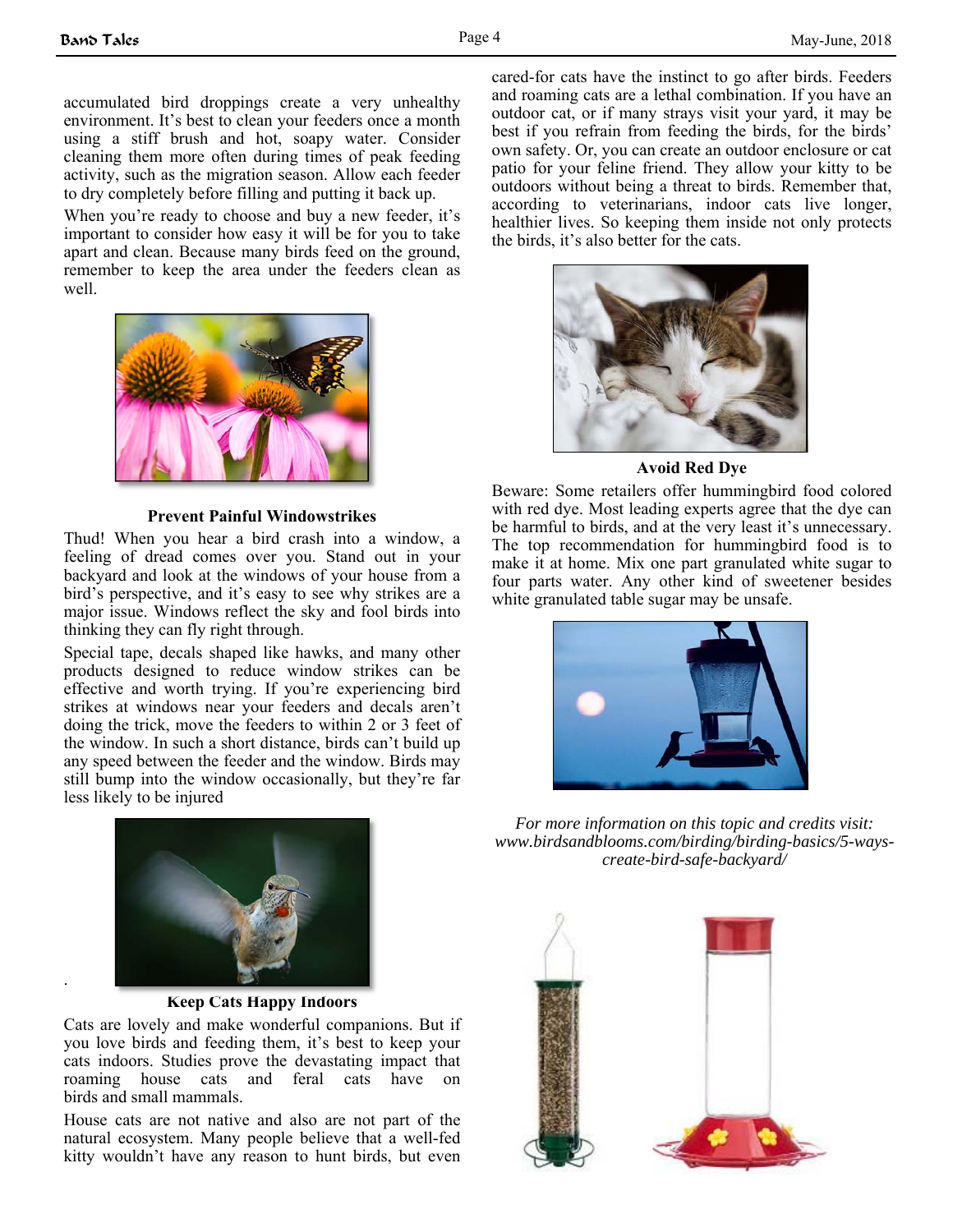## **Bird Feeding Basics**

D *id you know that over 100 North American bird species supplement their natural diets with birdseed, suet, fruit and nectar obtained from feeders?* Bird feeding can benefit birds and also provides great bird watching from your own backyard. The obvious time to feed birds is in winter when natural food supplies are scarce; however, additional species visit feeders during the spring and fall migrations, and also during summer while nesting.

To keep birds coming back to your feeders in any season provide them with the following three essential elements:

- Variety of quality seed.
- Fresh water for drinking and bathing.
- Ample cover, preferably provided by native plants. Native plants also provide potential nesting sites and a source of natural food.

Keep in mind bird feeders also present potential risks, such as window collisions, predation and exposure to disease. In future issues of **Band Tales** we'll take look, as space permits, at the following items:

- Choosing a Feeder
- Feeder Maintenance
- Feeder Location
- Selecting Seed Types
- Anti-Squirrel Safeguards
- Hummingbird/Nectar Feeder

As well as answers to frequently asked questions. Or go online for the same information at: http://web4.audubon.org/bird/at\_home/bird\_feeding/ index.html

## **PALOMAR AUDURON SOCIETY WELCOMES THESE NEW AND RENEWING CHAPTER-ONLY MEMBERS**

Cathie Canepa Richard Cook David Cowan John and Meredith Dow Gary and Cheryl Grantham Jack Hughes Robin Kohler and William Lee Constance and Jack Lee Connie Luizzi Charlotte Morris Elitha Norling Melvin Senac Gail Smith John and Nan Thomas Carla Vaccaro Jill and Fred Weber Margaret Yorio **AND WE VERY MUCH** 

## **APPRECIATE THE GENEROUS SUPPORT FROM THESE DONORS:**

Cathie Canepa Richard Cook Mike and Meredith Dow Gary and Cheryl Grantham Constance and Jack Lee Robin Kohler and William Lee John and Connie Moore Charlotte Morris Kenneth Smith John and Nan Thomas Carla Vaccaro Jill and Fred Weber Margaret Yorio



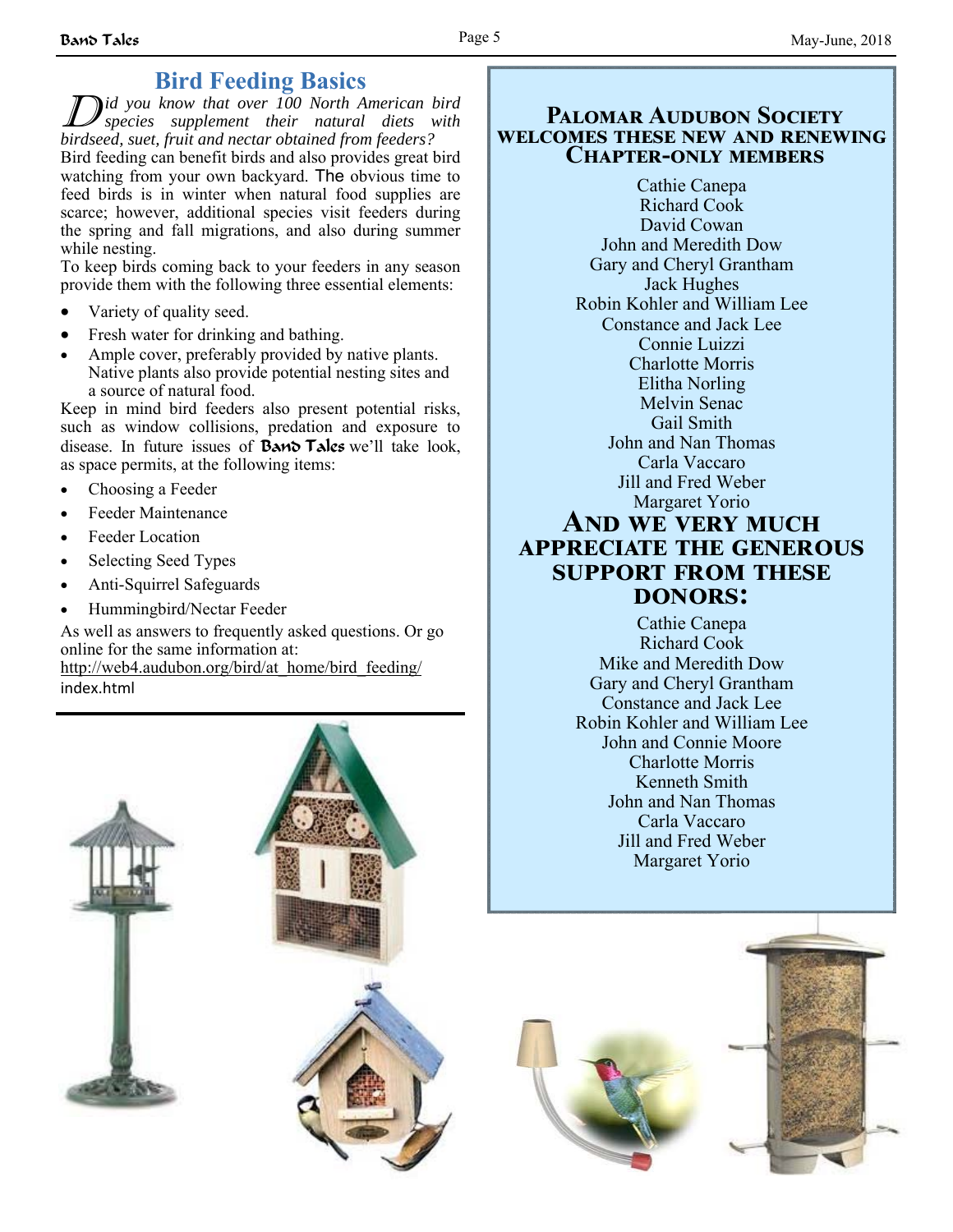## **FIELD TRIPS** *Jim Beckman*

W hether a seasoned birder or a beginner, you are welcome to join us. For more information call the trip leader shown below. Heavy rain cancels trips. Locations in Thomas Guide Coordinates are shown in parenthesis as (Page-Column Row). Ratings: 1=easy, suitable for all levels, 2=moderate, a bit more walking and possibly some hilly terrain, 3=challenging, longer hikes and may involve some steep terrains.

Saturday, May 5, 8:00 am. **NOTE time change**

#### **Daley Ranch**

Escondido

#### **(1110-C3) Rating: 2-3**

From I-15 in Escondido, exit at El Norte Parkway and drive east approximately 3 miles. Look for the "Daley Ranch/Dixon Lake" signs and turn left (north) on La Honda Drive. Continue on toward Dixon Lake and on to the free Daley Ranch parking lot on your left. Meet at the kiosk.

Leader: Tom Trowbridge 760-743-1052

Saturday, May 12, 8:00 am. **Lindo Lake** Lakeside **(1232-B3) Rating: 2**

From North County, take I-15 south to Highway.52 east to Mission Gorge Rd. Turn left and continue east to Woodside Ave. Go under the Highway 67 overpass staying on Woodside Ave (into Lakeside) to end at the Lindo Lake County Park. From San Diego, take I-8 east to Highway 67 north, and take the Riverford Rd. exit. After exiting, turn left on Woodside Ave (into Lakeside) and continue northeast to the Lindo Lake County Park. Stay on Woodside a short distance, turn right on Chestnut St. which then becomes Lindo Lane. Park in the small parking lot on the left, next to the VFW hall at 12650 Lindo Lane.

Leader: Jack Friery 619-218-7342

#### Saturday, May 19, 8:00 am.  **Kit Carson Park** Escondido **(1150-C1) Rating: 1**

From I-15 in Escondido, exit east on Via Rancho Parkway (which becomes Bear Valley Parkway) and drive about 1 mile to the Park Road entrance on your left – at the fire station. Proceed on Park Road about  $\frac{3}{4}$  mile to the Amphitheater parking lot on the right. Woodland, riparian, and open-area habitats usually get us a nice list of resident birds.

Leader: Jeff Ebright 858-484-3932



#### Saturday, May 26, 8:00 am. **Sweetwater River Gorge** Rancho San Diego **(1271-J6) Rating: 2-3**

From I-5, I-805, or I-15, take Highway 94 east; stay on Highway 94 as it becomes Campo Road, then turn right on Singer Lane, and then an immediate left onto the dirt parking area near the old steel bridge . This area is a rich stream habitat surrounded by native chaparral and sage scrub. There are no restrooms or drinking water available, so plan accordingly. Expect warm weather. **It's a PAS tradition to eat lunch at close-by Rubio's Fresh Mexican Grill after birding.**

Leader: Jim Beckman

858-205-2819

Saturday, June 2, 8:00 am.

#### **Williamm Heise County Park/Santa Ysabel Mission** Julian

**(1156-C5) Rating: 2-3** From Escondido take Highway 78 east (from San Diego take Highway 67 east) to Ramona, then Highway 78 toward Julian, past Santa Ysabel. After the town of Wynola, start looking for the sign on your right for William Heise County Park (1 mile west of Julian). Turn right on Pine Hill Road and drive south for 2 miles to Frisius Road. Turn left (east) onto Frisius Road, and drive another 2 miles to the park entrance. We will meet in the parking lot. There is a parking fee, but free with a senior County pass. We will also drive to the Santa Ysabel Mission to look for orioles and other spring/summer migrants.

Bring a lunch for an after-birding picnic. Expect warm weather.

Leader: Jeff Ebright 858-484-3932

> Saturday, June 9, 8:00 am.  **Agua Dulce Creek** Laguna Mountains **(430-B5) Rating: 2-3**

We will meet at the old parking area for Agua Dulce Creek Group camp. Driving east on I-8, and after Pine Valley, look for signs indicating the Sunrise Highway Exit and Laguna Mountain Recreation Area. Go north on Sunrise Highway. (S-1) approx. 8 miles to Wooded Hill Road, the first road on the left and directly across the road from Morris Ranch Road. Continue on Wooded Hill Road to the end. Restrooms, picnic tables and water are available in the Lagunas near the General Store at Burnt Rancheria Picnic area. A Forest Service Adventure Pass is required for day-use parking and is available locally in San Diego County at major sporting goods stores and at the Laguna General Store. Bring a lunch for an after-walk picnic. Expect warm weather.

Leader: Sally Sanderson vcwillow@aol.com 760-749-6995 760-638-9913 cell

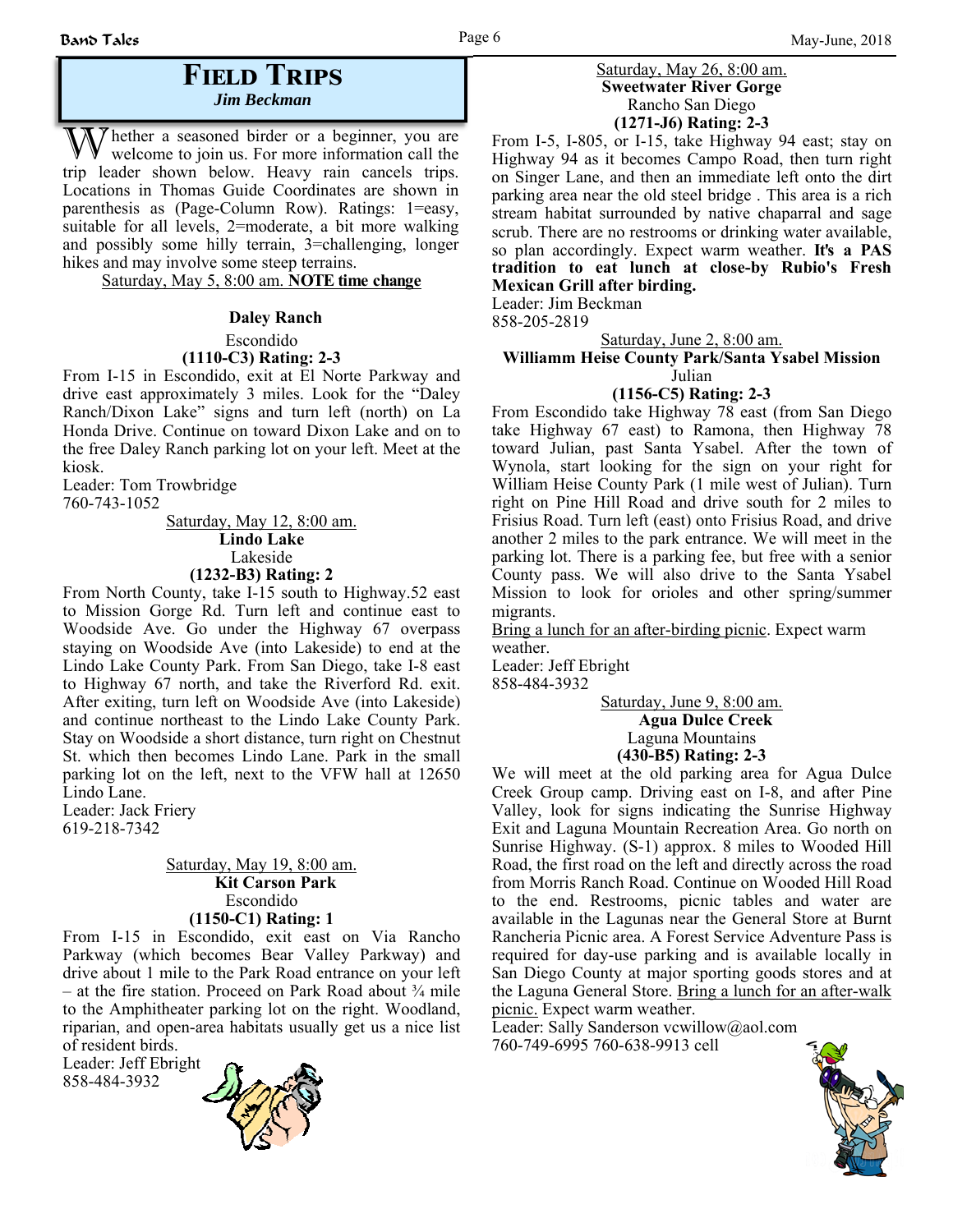#### Saturday, June 16, 8:00 am.  **Cuyamaca Rancho State Park** Julian

### **(429- L3) Rating: 2-3**

From San Diego, take I-8 east and exit north on Highway 79. Continue approximately 12 miles to the Paso Pacacho Campground on the left. From the North County, take Highway 78 (or Highway 67) to Ramona, and then continue on Highway 78 just past Julian, to Highway 79. Take Highway 79 south approximately 10 miles to the campground on the right where we will meet. **Note: The State of California has recently increased the day-use parking fee. Carpooling is highly recommended.** Bring a lunch for an after-walk picnic. Expect warm weather.

Leader: Hal Benham 858-679-7904

> Saturday, June 23, 8:00 am.  **Palomar Mountain** San Diego County **(409-G7) Rating: 2**

This field trip will start from the parking lot at Doane Pond. Leave the Escondido area before 7 am. From I-15, take Highway 76 east to Highway S6, north to Palomar Mountain. Or from Escondido, take Highway S6 to Palomar Mountain. At the mountaintop, at the S7 intersection stop sign, turn left and continue for 3 miles on State Park Rd. to the Palomar Mountain State Park entrance. **Note: The State of California has recently increased the day-use parking fee. Carpooling is highly recommended.** Proceed 1.5 miles to the Doane Pond/School Camp area. Bring a lunch for an after-walk picnic. Expect warm weather.

Leader: Jim Beckman 858-205-2819

> Saturday, June 30, 8:00 am. **Lake Murray** La Mesa **(1250 E6) Rating: 1-2**

Take I-8 east to the Lake Murray Boulevard. Exit and proceed 1 mile north (right turn) to Baltimore Drive. Turn left and drive about 1 mile to Jackson Drive. Turn left again, proceed ¼ mile and make another left turn on Golfcrest Drive. Continue about 1 mile on Golfcrest Drive to the Mission Trails Regional Park entrance on the left. Meet in the parking lot near the softball field bleachers. This location is on the northwest end of Lake Murray. Expect warm weather. Leader: Jim Beckman

858-205-2819

Saturday, July 7, 8:00 am. **Tijuana Estuary**  Imperial Beach **(1349-F1) Rating: 2**

Travel south on I-5 from San Diego and exit west on Coronado Avenue, which becomes Imperial Beach Blvd. Turn left on 3rd Street to Caspian Way, turn left and then right to the Tijuana Estuary Visitor Center parking lot.

Leader: Jack Friery 619-218-7342

*Please join us for our interesting monthly program and refreshments at the Remington Club, 16916 Hierba Drive, Rancho Bernardo. There is a social period beginning at 7:00 pm with the meeting and program getting under way promptly at 7:30 pm.*

**PROGRAMS** 

## **Thursday May 24, 2018 Rustom Jamador "Birds of Sri Lanka"**

During January & February of this year, PAS<br>member Rustom Jamador traveled to India to visit friends, family, and of course, go birding. He birded in Northern and Western India and Sri Lanka, the pearlshaped island that lies at the southern tip of the subcontinent. He will present photos and talk about the trip to Sri Lanka.

Rustom grew up in India and has birded several areas in that country. His presentation (at PAS in September 2017) on the birds of Western and Southern India was well received and so we look forward to another interesting talk. Rustom has been a member of the National Audubon Society and a Life Member of the Bombay Natural History Society for over 35 years. Over the past six years, Rustom has joined the local Audubon Chapters: San Diego, Palomar, and Buena Vista, and actively participates in their weekly field trips.

> **Mark your calendars. Don't miss this one! No General Meeting in June but walks continue**